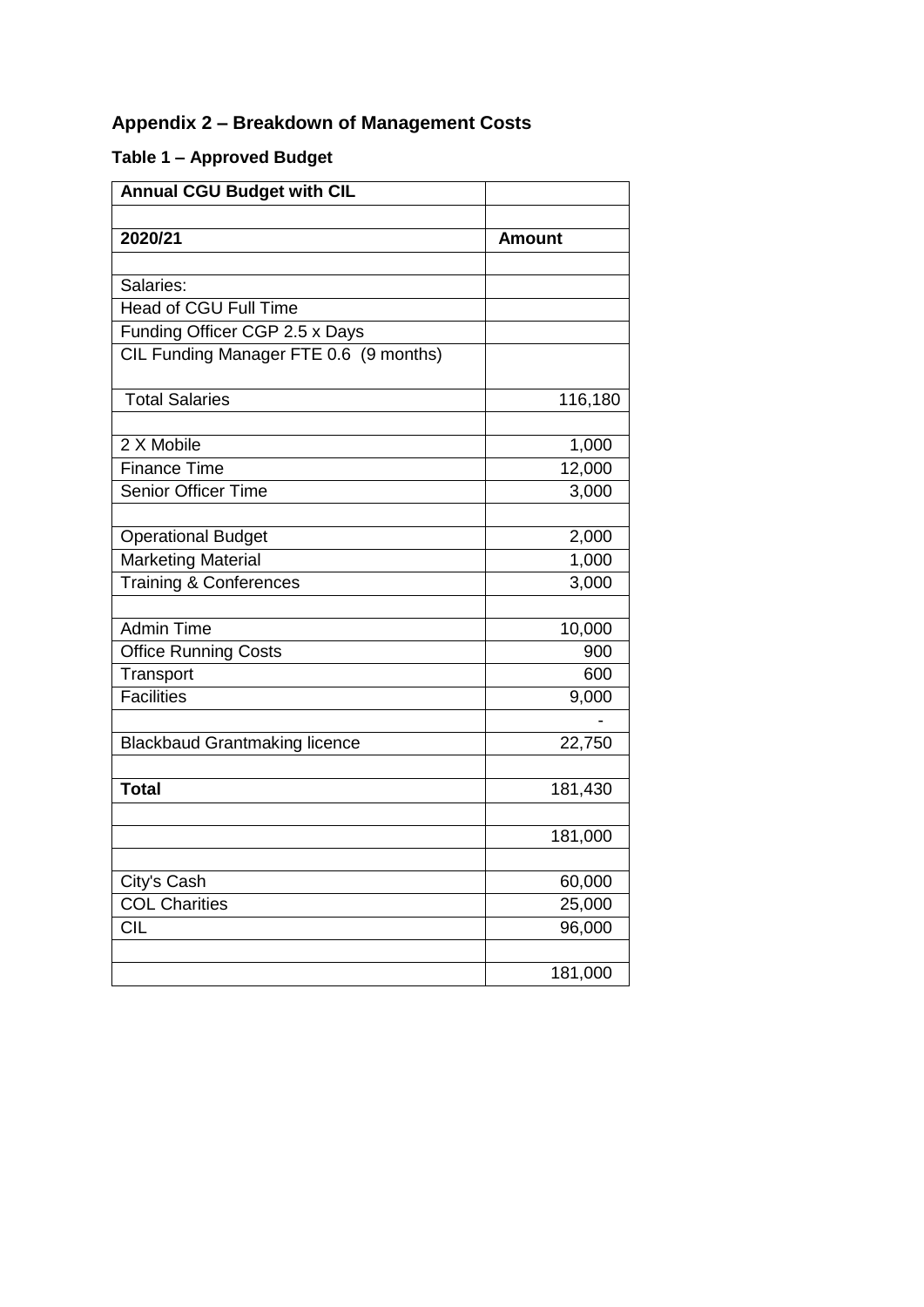| <b>Annual CGU Budget with CIL</b>      |               |
|----------------------------------------|---------------|
|                                        |               |
| 2020/21                                | <b>Amount</b> |
|                                        |               |
| Salaries:                              |               |
| <b>Head of CGU Full Time</b>           |               |
| Funding Officer CGP 2.5 x Days         |               |
| CIL Funding Manager FTE 0.6 (9 months) |               |
| <b>Total Salaries</b>                  |               |
|                                        | 116,180       |
| 2 X Mobile                             | 1,000         |
| <b>Finance Time</b>                    | 12,000        |
| <b>Senior Officer Time</b>             | 3,000         |
|                                        |               |
| <b>Operational Budget</b>              | 2,000         |
| <b>Marketing Material</b>              | 1,000         |
| <b>Training &amp; Conferences</b>      | 3,000         |
|                                        |               |
| <b>Admin Time</b>                      | 10,000        |
| <b>Office Running Costs</b>            | 900           |
| Transport                              | 600           |
| Facilities                             | 9,000         |
|                                        |               |
| <b>Blackbaud Grantmaking licence</b>   | 22,750        |
|                                        |               |
| <b>Total</b>                           | 181,430       |
|                                        | 181,000       |
|                                        |               |
| City's Cash                            | 60,000        |
| <b>COL Charities</b>                   | 10,000        |
| <b>CIL</b>                             | 96,000        |
|                                        |               |
|                                        | 166,000       |

## **Table 2 – Revised Forecast – With Charity Re-charge Reduction**